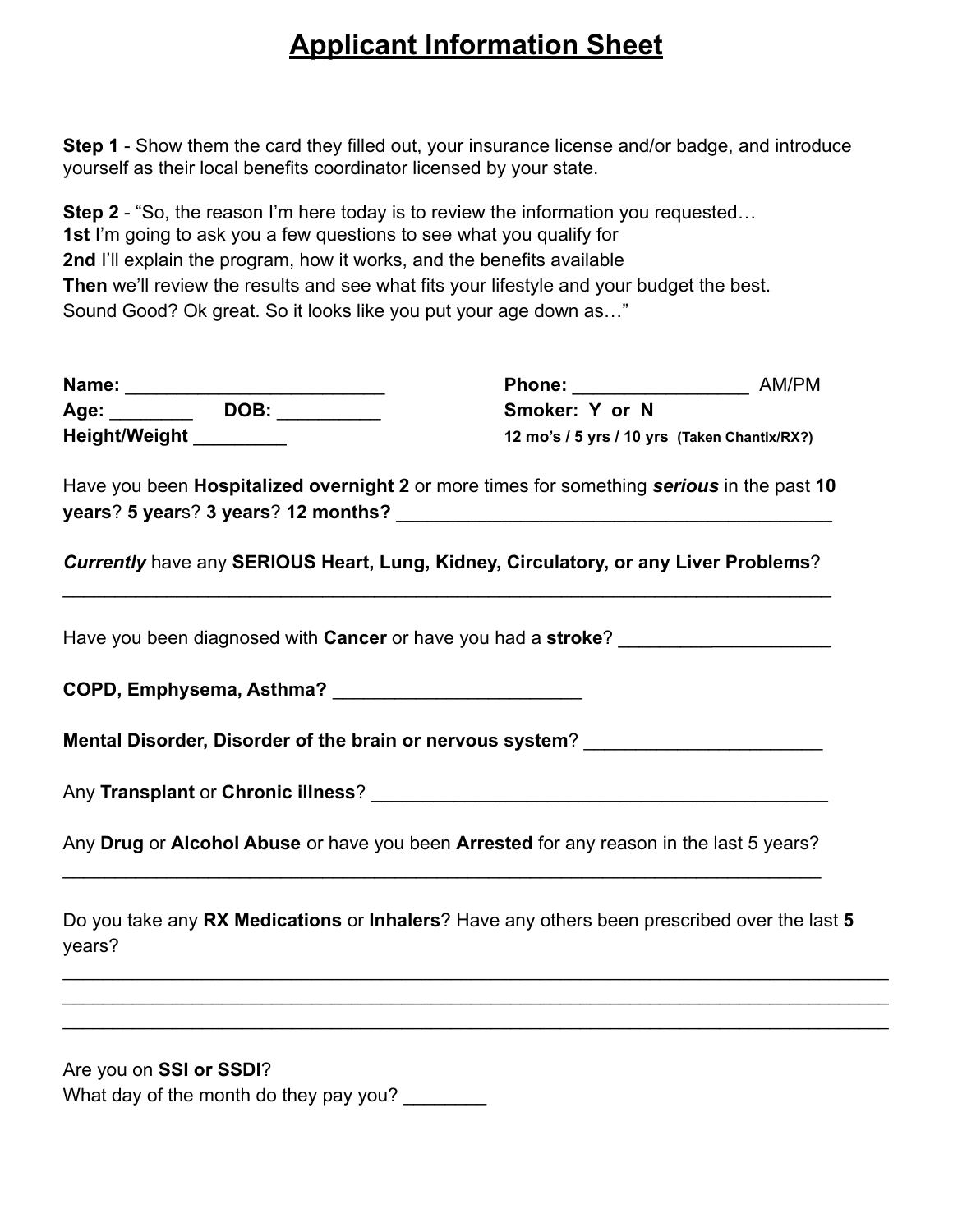| Does it go into your Checking, Savings, or Dir Exp Card?                                                                                                                 | Do you have any existing life insurance? ___________ How much Coverage? _______    |  |  |  |  |  |
|--------------------------------------------------------------------------------------------------------------------------------------------------------------------------|------------------------------------------------------------------------------------|--|--|--|--|--|
|                                                                                                                                                                          | What is the monthly pmt? \$_________ Which company is the policy with? ___________ |  |  |  |  |  |
| How/when do you pay? ________________ Is it WL or Term?__________                                                                                                        |                                                                                    |  |  |  |  |  |
| Do you know the difference between WL and Term? Let me explain                                                                                                           |                                                                                    |  |  |  |  |  |
| If yes, Do you have your policy handy? I'd love to do a free policy review for you.<br>If no, Have you had a policy in the past and if so what happened? _______________ |                                                                                    |  |  |  |  |  |
| Have you ever had to plan a funeral, and if so did they have a policy? Do you remember how<br>much it cost?                                                              |                                                                                    |  |  |  |  |  |
|                                                                                                                                                                          | Have you thought about whether you want to be <b>Buried</b> or <b>Cremated</b> ?   |  |  |  |  |  |
| What do you think the average cost is for a <b>Burial? Cremation?</b> _______________________                                                                            |                                                                                    |  |  |  |  |  |
| If Cremation - "Is this by choice or cause of the cost?"                                                                                                                 |                                                                                    |  |  |  |  |  |
| Children? Grandchildren? Names and ages:                                                                                                                                 |                                                                                    |  |  |  |  |  |
|                                                                                                                                                                          |                                                                                    |  |  |  |  |  |

**Who do you trust enough to leave in charge of all this**? (Beneficiary)

## **Stop here and review Legacy Bi-Fold and benefits**

 $\mathcal{L}_\mathcal{L} = \mathcal{L}_\mathcal{L} = \mathcal{L}_\mathcal{L} = \mathcal{L}_\mathcal{L} = \mathcal{L}_\mathcal{L} = \mathcal{L}_\mathcal{L} = \mathcal{L}_\mathcal{L} = \mathcal{L}_\mathcal{L} = \mathcal{L}_\mathcal{L} = \mathcal{L}_\mathcal{L} = \mathcal{L}_\mathcal{L} = \mathcal{L}_\mathcal{L} = \mathcal{L}_\mathcal{L} = \mathcal{L}_\mathcal{L} = \mathcal{L}_\mathcal{L} = \mathcal{L}_\mathcal{L} = \mathcal{L}_\mathcal{L}$  $\mathcal{L}_\mathcal{L} = \mathcal{L}_\mathcal{L} = \mathcal{L}_\mathcal{L} = \mathcal{L}_\mathcal{L} = \mathcal{L}_\mathcal{L} = \mathcal{L}_\mathcal{L} = \mathcal{L}_\mathcal{L} = \mathcal{L}_\mathcal{L} = \mathcal{L}_\mathcal{L} = \mathcal{L}_\mathcal{L} = \mathcal{L}_\mathcal{L} = \mathcal{L}_\mathcal{L} = \mathcal{L}_\mathcal{L} = \mathcal{L}_\mathcal{L} = \mathcal{L}_\mathcal{L} = \mathcal{L}_\mathcal{L} = \mathcal{L}_\mathcal{L}$ 

### **After reviewing Legacy:**

"If it meant protecting your family and making sure everything was planned in advance and paid for, what would be a comfortable monthly payment for you?" \$

**Once they give you a \$ amount:**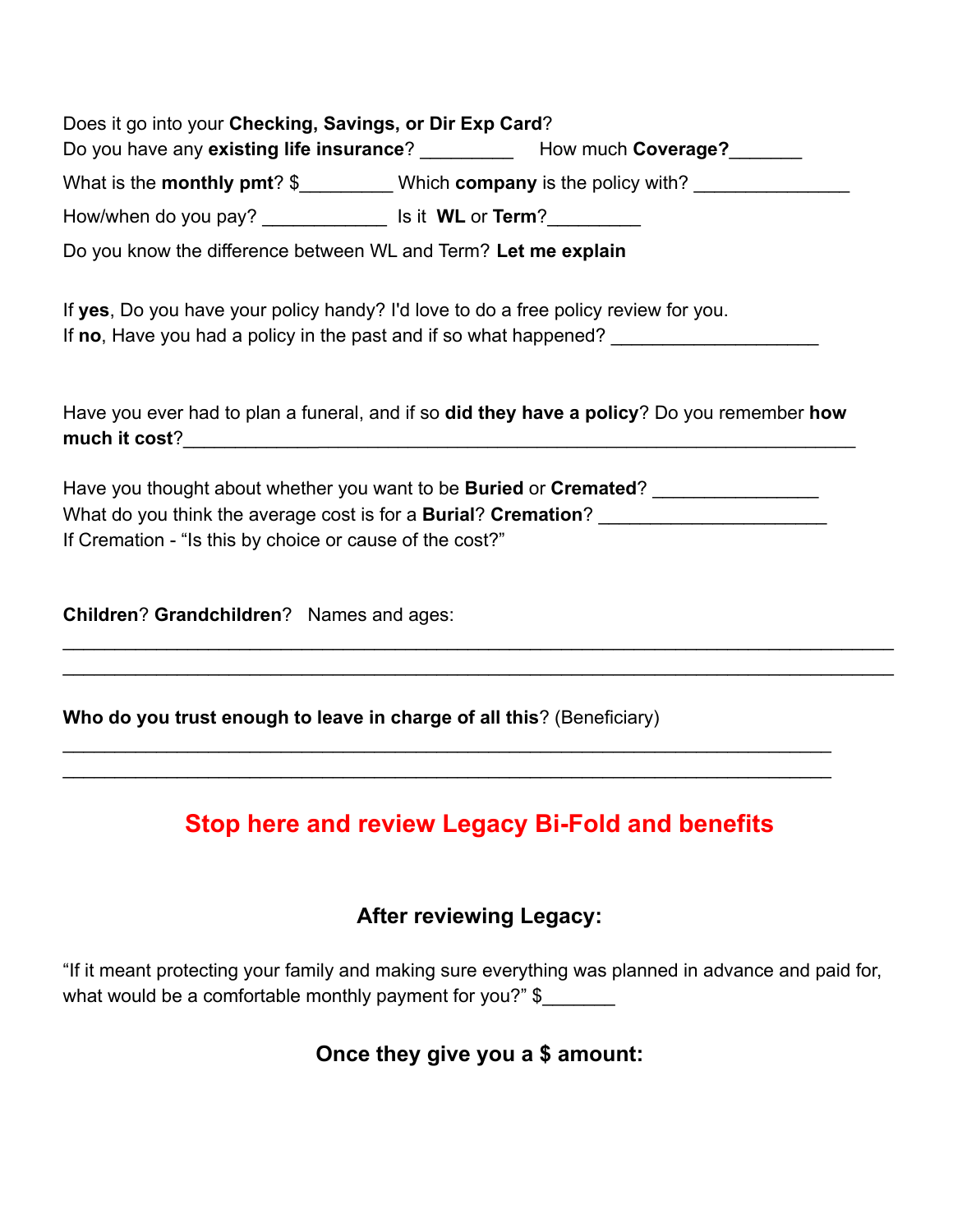Enter all info into SLICE, then present options to the client on the next page using the "Custom" feature

# **PEACE OF MIND**

**All of our policies are whole life. The payment never goes up and the coverage never goes down. They all include accidental death and all the Legacy benefits we discussed - For example, locked in wholesale pricing on your funeral merchandise, negotiation team, living benefits, etc… for you and 4 additional members.**

|                                   | Good                      | <b>Better</b> | <b>Best</b>                                                                                                                      |
|-----------------------------------|---------------------------|---------------|----------------------------------------------------------------------------------------------------------------------------------|
| <b>Natural</b><br>Death           | $\boldsymbol{\vartheta}$  |               | $\mathfrak{P}% _{T}=\mathfrak{P}_{T}\!\left( a,b\right) ,\ \mathfrak{P}_{T}=C_{T}\!\left( a,b\right) ,$                          |
| <b>Accidental</b><br><b>Death</b> | $\boldsymbol{\mathsf{S}}$ |               | $\mathfrak{P}% _{A}^{\ast}=\mathfrak{P}_{A}\!\left( a,b\right) ,\ \mathfrak{P}_{B}^{\ast}=\mathfrak{P}_{B}\!\left( a,b\right) ,$ |
| <b>Monthly</b><br>Premium         | $\boldsymbol{\vartheta}$  |               | $\mathfrak{P}% _{T}=\mathfrak{P}_{T}\!\left( a,b\right) ,\ \mathfrak{P}_{T}=C_{T}\!\left( a,b\right) ,$                          |

\_\_\_\_\_\_\_\_\_\_\_\_\_\_\_\_\_\_\_\_\_\_\_\_\_\_\_\_\_\_\_\_\_\_\_\_\_\_\_\_\_\_\_\_\_\_\_\_\_\_\_\_\_\_\_\_\_\_\_\_\_\_\_\_\_\_\_\_\_\_\_\_\_\_\_\_\_

Updated 3.29.22 JB

#### **Keep this for your records:**

Who are the 4 people you want to get those Legacy Benefits?

| $\left( \begin{matrix} 1 \end{matrix} \right)$ |  |
|------------------------------------------------|--|
| 2)                                             |  |
| 3)                                             |  |
| 4)                                             |  |
| <b>Mothers Maiden Name:</b>                    |  |